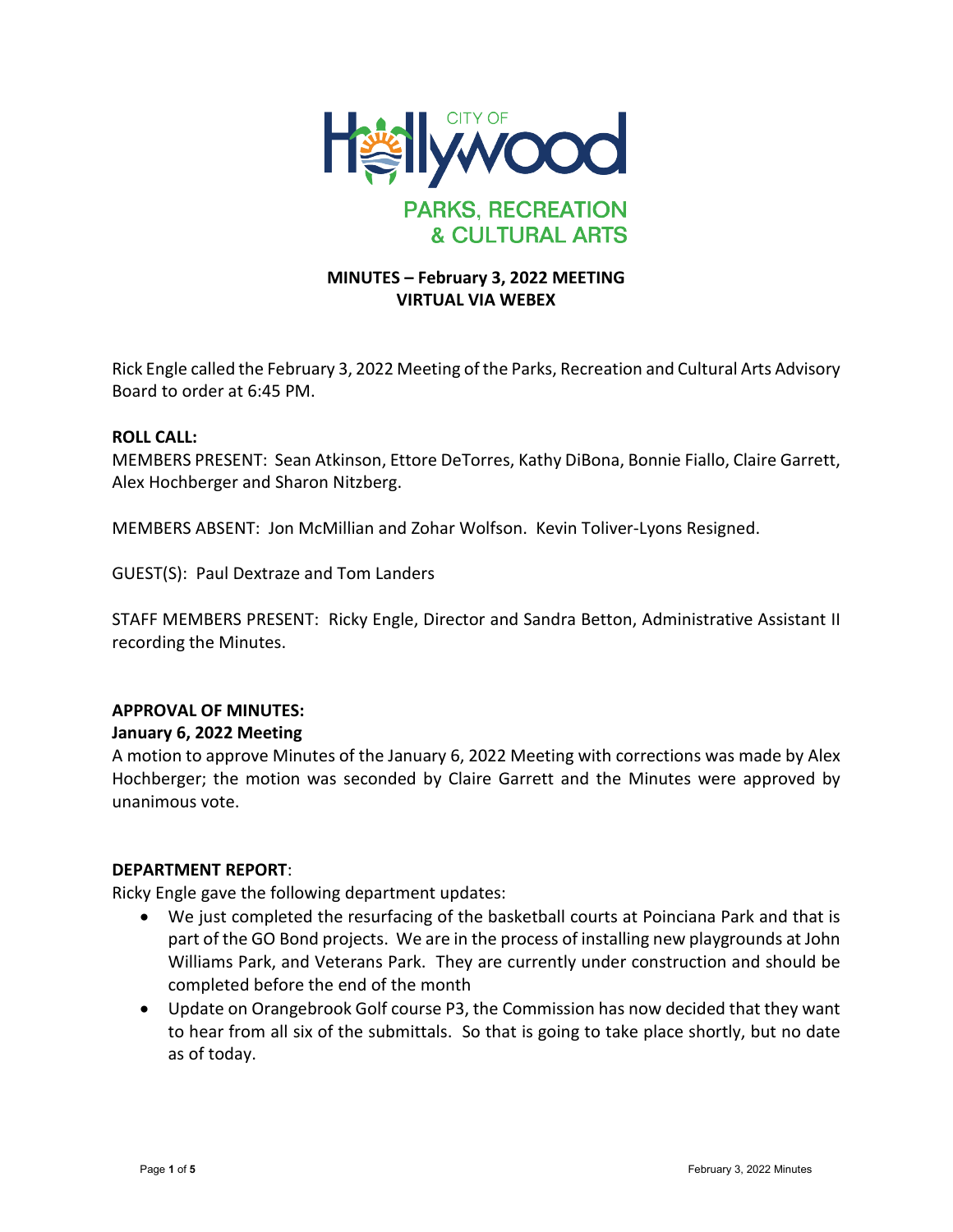- Last night was the 1301 project, and that was a long meeting that went late into the early morning, approximately 3am or later, and they tabled it to March 16<sup>th</sup>, so that is still in progress.
- Other projects, there is a paving project going on at Holland Park. We are paving a lot of the parking lots and pathways, some of the areas are complete, and there is still other areas to be done. So that is going on for a couple more weeks.
- Sunday night we have a concert at ArtsPark with Third World which is a famous reggae band and that goes from 7pm to 10pm.

Ricky Engle responded to questions and comments regarding the department update.

## **OLD BUSINESS**

## **Review of 2022 Objectives**

Ettore DeTorres reviewed the 2022 Objectives to make sure the Board is staying on target and suggested keeping them on agenda to keep those awareness going and make sure the Board is not letting things just flow by.

Board members review some of the 2022 Objectives.

- $\triangleright$  Continue seeking relevant speakers to attend our Board meetings, as well as invitations to the Mayor and Commissioners; and various department representatives.
	- Ettore DeTorres stated he is working with Ricky Engle to put together guests and presenters for our future meetings. In January we had a really good presentation from Jaime Hernandez regarding the new Homeless Task Force for those that were at that meeting, and recommend going back to listening to the audio. The Board needs to talk about how to get any of our elected City Officials to participate in any meetings in the near future.

The Board agreed to have Kathy DiBona invite Vice Mayor Caryl Shuham to the next meeting on Thursday, March 3<sup>rd</sup>, pending confirmation.

Board members agreed to have Joy Satterlee, Executive Director of Hollywood Art & Culture Center at a future meeting, possibly April.

- $\triangleright$  Resume holding Board meetings at various parks and cultural arts centers.
	- Board members agreed to have next meeting on Thursday, March 3<sup>rd</sup> at ArtsPark pending confirmation.
- $\triangleright$  Continue to act as a liaison to the Bicycle Mobility Planning group to provide input from users, improve communication and engagement from the community, and help to interconnect our Parks, Recreation and Cultural Arts facilities through safer cycling paths.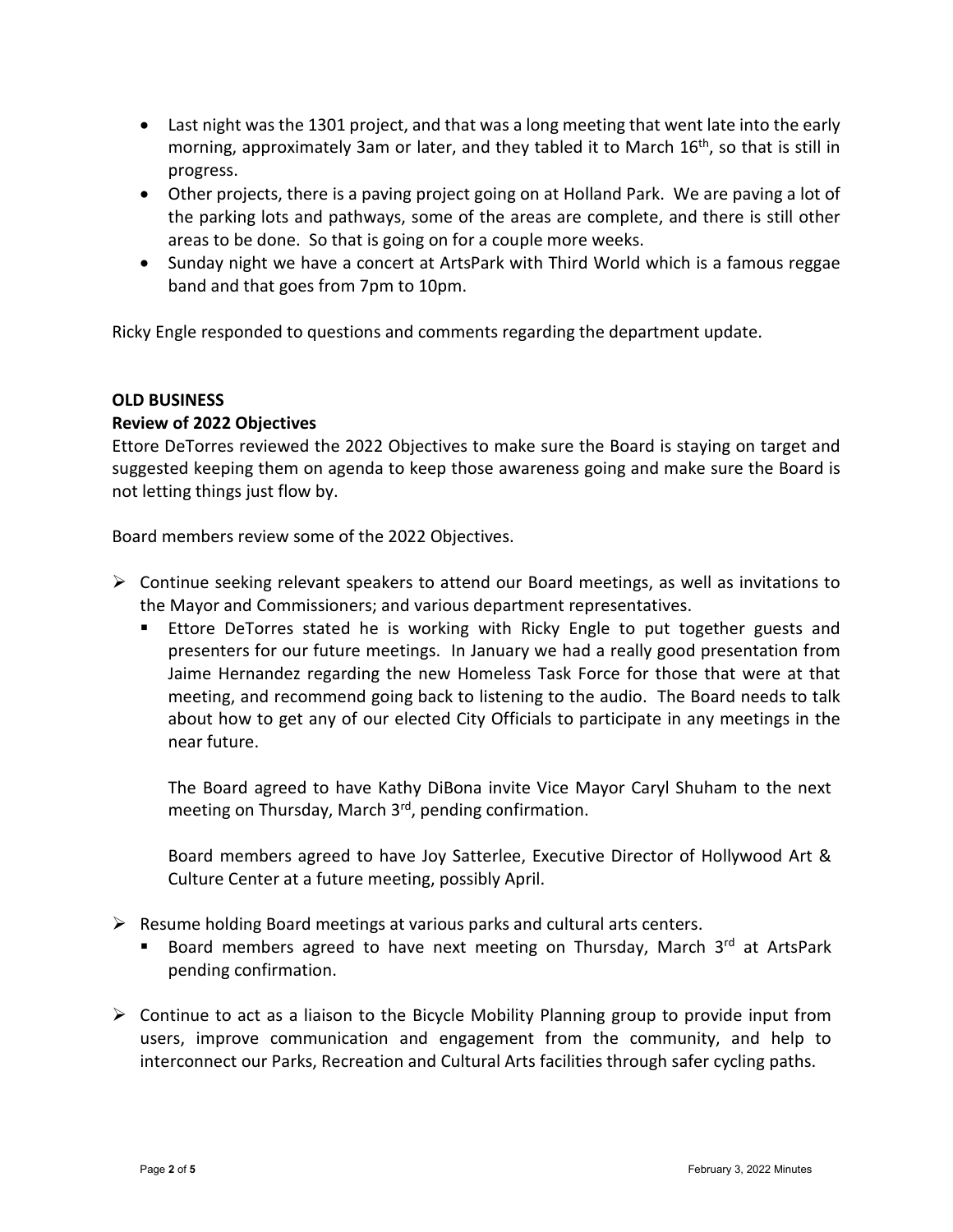- Board members suggested getting an update from David Barth to kind of give some feedback on some proposed routes that maybe some of us could traverse, either walk those routes or cycle the routes. Ricky Engle also referred Board members to the Parks Master Plan for some suggested paths, page 207. <http://www.hollywoodfl.org/DocumentCenter/View/19180>
- $\triangleright$  Identify parts of the master plan we can help support and promote as a benefit to the parks, recreation and cultural arts.
- $\triangleright$  Evaluate the feasibility of establishing a public art program and submit a written report to the Commission.
- $\triangleright$  Coordinate with staff to make recommendations and provide relevant input for the implementation of the traffic garden.
- $\triangleright$  Explore the development of a "Helping the Homeless in our Parks" component to support the Hollywood Homeless Task Force Plan.
- $\triangleright$  Identify areas where the city commission may need to update ordinances to make PRCA resources more accessible to residents.

# **GENERAL DISCUSSION:**

Alex Hochberger stated he had a theatrical show at the Hollywood Beach Culture and Community Center and gave a little feedback on working through the process. Everyone in the city parks department is friendly, helpful, and courteous and wonderful people that wanted to help us; so kudos to all of them. One thing that did become abundantly clear is how difficult and byzantine it is to get anything done in the city. It is going to be a big change for small cultural groups when the ordinance gets adopted, and the Board should work with the City Commission and the parks department to do our best to really streamline this as much as possible, because not only was it costly, it was a lot of paperwork. If you are a larger organization, it was not a big deal, but as a small nonprofit who was doing this in the evenings, everything took multi days to go back and forth between both the city and the state. So really making as part of that process to make our resources more accessible to the citizens of Hollywood is super important.

Ricky Engle stated there are two different things, one of the things. If you are selling liquor, it makes the process a lot more complicated than if you are just having liquor. So because once you start selling, you now basically become a bar or an establishment, and you have a lot more liability involved in that; and that is why you actually had to have extra insurance because you were selling versus if you were just having alcohol at the event.

Bonnie Fiallo stated just excited to go see everybody's face next month as we are meeting at the Young Circle or Arts and Culture Center pending confirmation of availability.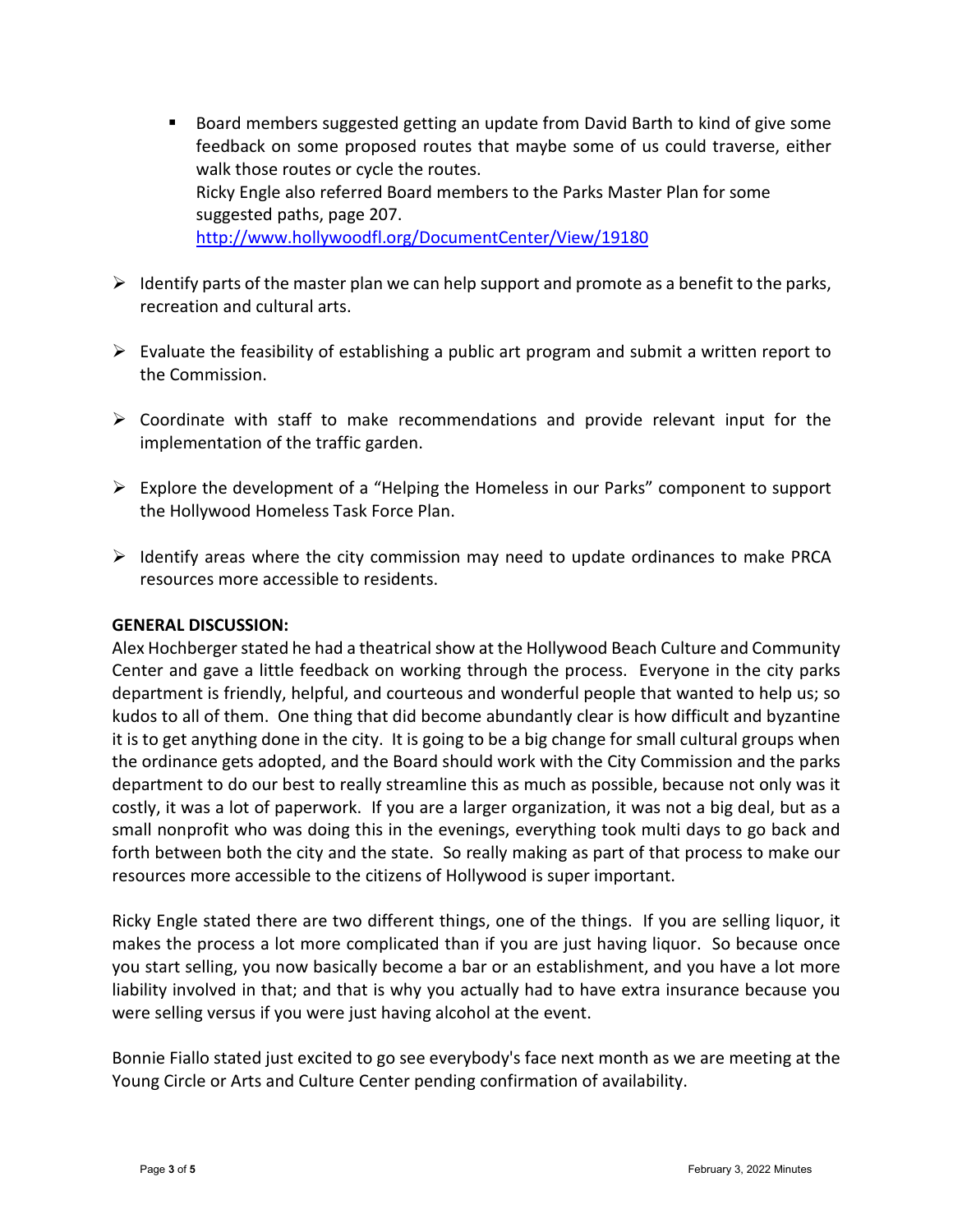Kathy DiBona is interested in knowing the status of the Armory. In my previous years, we talked about when the Armory would be renovated, and I was pushing for a soft floor court for field hockey, indoor field hockey, and for children's camps, and for theater arts.

Ricky Engle responded stating we are in the process. Right now we have had an architect, an engineering company, do the preliminary design, and we have hired a construction manager At-Risk Company and they are finalizing all the details and getting ready. We are going out to bid here shortly and do not know the exact timeframe because construction management department is handling that project. But it looks like we are close to being in line with our budget and hopefully, it will be out to bid real soon and get started on it.

Claire Garrett stated that during the meeting she got a reply from Patricia Cerny regarding inquiry of when we could watch the archived video from the 1301 committee. So for those of you who did not either attend in person or watch online and stick it out until 3am. Patricia said that the video should probably be available by the beginning of next week.

Claire Garett stated the Board has been without a student representative on PRCA for quite a long time. If and when any one of us can recruit someone who might be interested to apply, can they apply midstream, or would that be pointless to even talk to them at this time or would they have to wait until the annual application window is open, which I think is in the spring sometime.

Sandra Betton responded it would not make any sense because by the time it makes the term is only one year, so by the time they get on Commission agenda like maybe the April agenda, it is going to be like about a month or two months before they will be up for re-election. So therefore, we know, it is the first Tuesday in June the Annual Board Appointments. So right now we just need to get applications ready to go for the July term.

Sean Atkinson stated he was wondering if the city has any out quote unquote outdoor property that is still somehow shaded that could be used to show films outdoors. He imagined that the only movie houses that are surviving are the ones that can show film outdoors; do not mean with cars like way back when, but at least outdoors so that people can be enticed to safely watch movies.

Ricky Engle responded stating we do our movie night at Arts Park. The only problem unless they put up some type of fence there would be no way to charge, because to keep people out until we get that fence put in is probably at least a year away.

Claire Garrett thanked Ettore DeTorres for going over the objectives for 2022 early in our New Year and keeping them front and center.

# **ADJOURNMENT**:

There being no other business, Claire Garrett made a motion to adjourn the meeting; Kathleen DiBona seconded the motion and by voice vote the meeting was adjourned at 8:56pm.